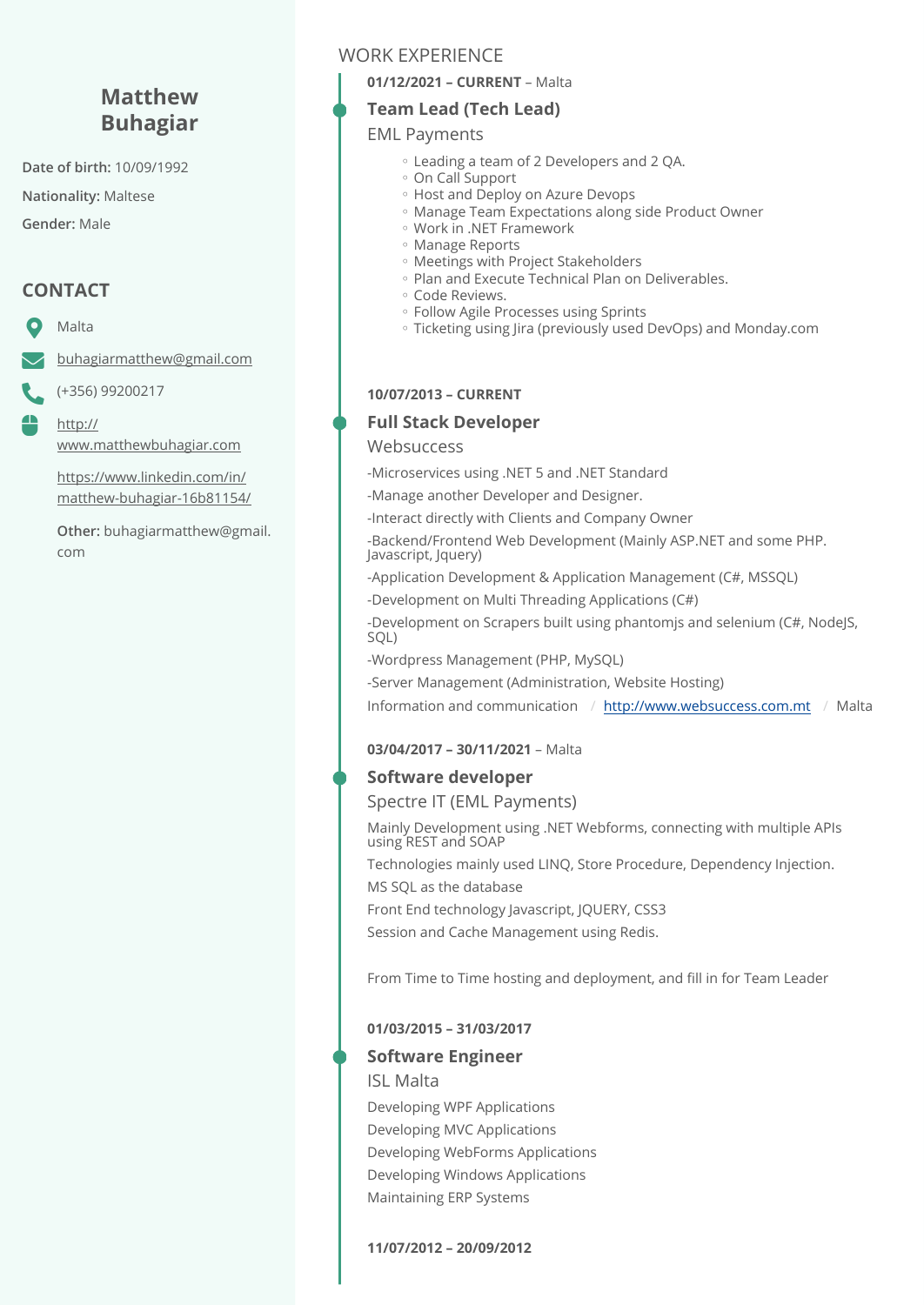## **Software Developer (Student)**

Developing on DotNetNuke, image editing, website management, data input. (C#, HTML, Javascript) <http://ohsa.org.mt/Home.aspx> / Triq Edgar Ferro, PTA 1533, Pieta', Malta Occupational Health and Safety Authority

#### **09/06/2011 – 30/09/2011**

#### **Student Programmer**

Crimsonwing (Malta) Limited

Diphone Segmentation (Data Entry)

Information and communication / <http://www.crimsonwing.com> / Lignum House, Aldo Moro Road,, LQA 08, Marsa, Malta

## EDUCATION AND TRAINING

**21/09/2013 – 13/06/2014** – Poala, Malta IT Project Management Software Engineering Entertainment and Interactive Software Development Secure Software Development Data Structures & Algorithms Mathematics Entrepreneurship Internet and Mobile Technologies Dissertation - Optimizing Lazy Learning Speech Recognition based on Facial Eletromyography EQF level 6 **Bachelor of Science (Honours) in Software Development - Second Upper Division**  MCAST Institute of IT

#### **01/10/2011 – 24/06/2013** – Poala, Malta

#### **BTEC Higher National Diploma in Software Developemnt**

Business Skills for E-Commerce Computer Systems Systems Analysis and Design Database Design Concepts Object Oriented Programming Quality Systems in IT Data Analysis and Design Digital Image Creation and Development English Employability and Professional Development PDIE-Project Design Implementation and Evaluation Research Skills Mathematics for Software Development Web applications development Distributed Software Applications Programming in Java Programming in .NET EQF level 5 MCAST Institute of IT (Technical School)

#### **07/09/2009 – 24/06/2011** – Paola, Malta

Website Development **BTEC National Diploma In Computing (Software Development)**  MCAST Institute of IT (Technical School)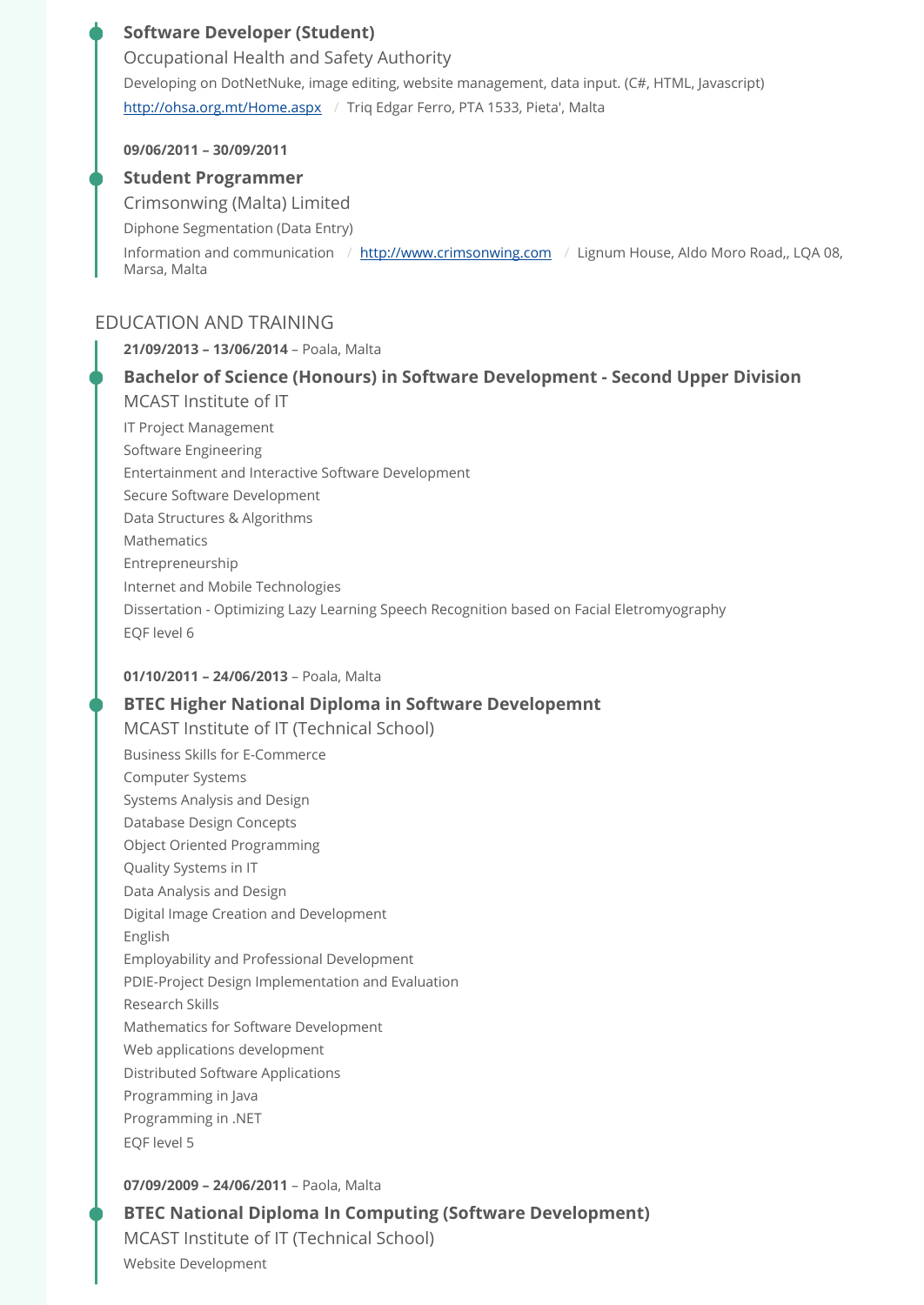Software Project Systems Analysis & Design Programming Concepts Programming Practice Advanced Programming Commercial Programming Website Management Programming For Design Software Applications Communications Technology Business Information Systems Introduction to Software Development Computer Systems Computational Methods Language & Communucations EQF level 4

#### **09/09/2008 – 30/06/2009** – Paola, Malta

#### **BTEC First Diploma For ICT Practitioners**

Database Software Software Design and Development Networking Essentials Spreadsheet Software Website Development Introduction to Computer Systems Using ICT to present Information EQF level 3 MCAST Institute in IT (Technical School)

#### LANGUAGE SKILLS

#### **MOTHER TONGUE(S):** Maltese

#### **OTHER LANGUAGE(S):**

#### **Maltese**

| Listening      | <b>Reading</b> | <b>Spoken production</b> | <b>Spoken interaction</b> | <b>Writing</b> |
|----------------|----------------|--------------------------|---------------------------|----------------|
| C2             | C <sub>2</sub> | C2                       | C <sub>2</sub>            | C1             |
| <b>English</b> |                |                          |                           |                |
| Listening      | <b>Reading</b> | <b>Spoken production</b> | <b>Spoken interaction</b> | <b>Writing</b> |
| C <sub>2</sub> | C <sub>2</sub> | C2                       | C <sub>2</sub>            | C <sub>2</sub> |
| <b>Italian</b> |                |                          |                           |                |
| Listening      | <b>Reading</b> | <b>Spoken production</b> | <b>Spoken interaction</b> | <b>Writing</b> |
| A <sub>1</sub> | A <sub>1</sub> | A <sub>1</sub>           | A <sub>1</sub>            | A1             |

#### DRIVING LICENCE

**Driving Licence:** B1 **Driving Licence:** B